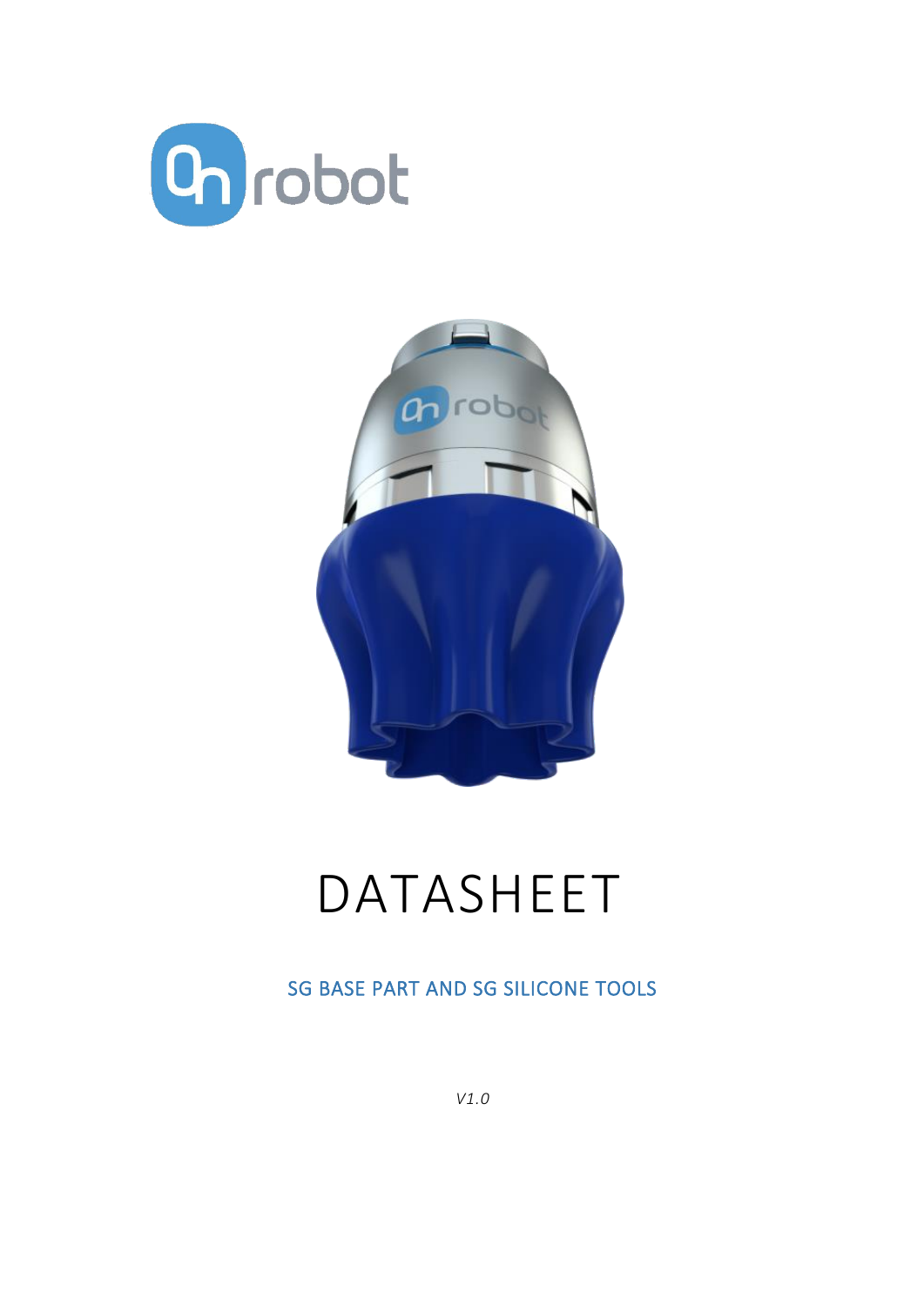

## **1 Datasheet**

## **1.1 SG Base Part**

| <b>General Properties</b>          | <b>Minimum</b>            | <b>Typical</b> | <b>Maximum</b> | <b>Unit</b> |  |
|------------------------------------|---------------------------|----------------|----------------|-------------|--|
| Total spindle stroke               | 11                        |                | 40             | [mm]        |  |
|                                    | 0.43                      |                | 1.57           | [inch]      |  |
| Spindle position resolution        |                           | 0.1            |                | [mm]        |  |
|                                    |                           | 0.0039         |                | [inch]      |  |
| Spindle force                      |                           |                | 380            | [N]         |  |
| Spindle speed                      |                           |                | 37             | [mm/s]      |  |
|                                    |                           |                | 1.46           | [inch/s]    |  |
| Gripping time* (SG-a-H)            |                           |                | 32             | [grip/min]  |  |
| SG-tool attachment mechanism       | Smart lock                |                |                |             |  |
| Motor                              | Integrated, electric BLDC |                |                |             |  |
| IP Classification                  | <b>IP67</b>               |                |                |             |  |
| Dimensions (H $\times \emptyset$ ) | 84 x 98                   |                |                | [mm]        |  |
|                                    | $3.3 \times 3.85$         |                |                | [inch]      |  |
| Weight                             | 0.77                      |                |                | [kg]        |  |
|                                    | 1.69                      |                |                | [1b]        |  |

\*Gripping time is tool depended. See the separate SG Datasheet for the tool specific gripping time.

| <b>Operating Conditions</b>        | <b>Minimum</b> | <b>Typical</b> | <b>Maximum</b> | <b>Unit</b>           |
|------------------------------------|----------------|----------------|----------------|-----------------------|
| Power supply                       | 20             | 24             | 25             | [V]                   |
| Current consumption                | 45             |                | 600            | [mA]                  |
| Operating temperature              | 32             |                | 50<br>122      | $[^{\circ}C]$<br>[°F] |
| Storage temperature                | 32             |                | 60<br>140      | [C]<br>[F]            |
| Relative humidity (non-condensing) | O              |                | 95             | [%]                   |
| Calculated MTBF (operating life)   | 30.000         |                |                | [Hours]               |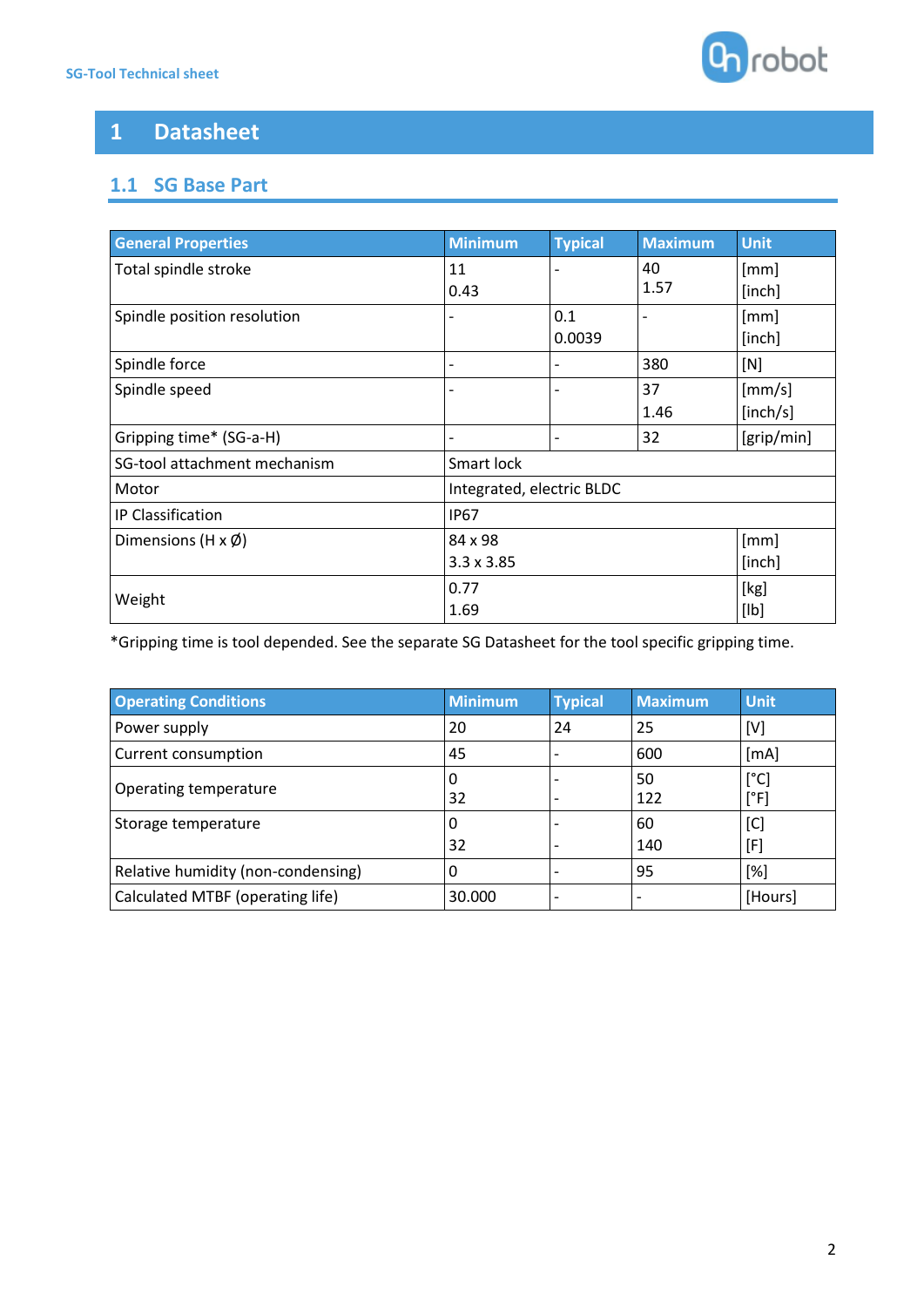#### **SG-Tool Technical sheet**







All dimensions are in mm and [inches].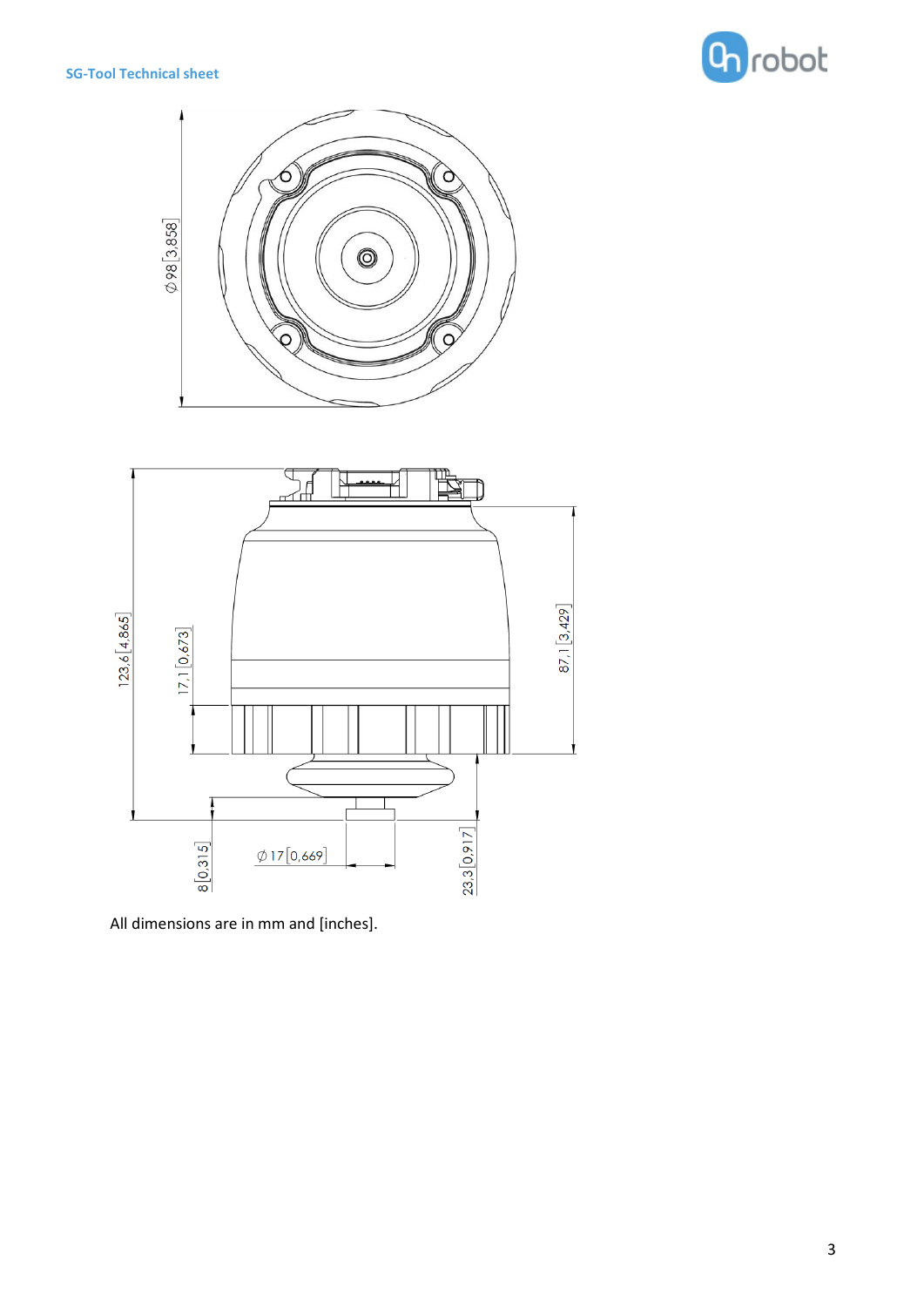

## **1.2 SG Tools - general**

The following SG tools are available:

- SG-a-H
- SG-a-S
- SG-b-H

The letter a and b show the size and shape of the tool and the letter H and S shows whether the tool is Hard (H) or Soft (S)

| <b>General Properties</b>    | <b>Minimum</b>                      | <b>Typical</b>           | <b>Maximum</b> | <b>Unit</b> |  |
|------------------------------|-------------------------------------|--------------------------|----------------|-------------|--|
| Material                     | Two-component silicone rubber       |                          |                |             |  |
| Food approval                | FDA 21 CFR 177.2600* & EC 1935/2004 |                          |                |             |  |
| Operation cycles             | 2.000.000                           | $\overline{\phantom{a}}$ |                | [cycles]    |  |
| Storage temperature          | 0<br>32                             |                          | 60<br>140      | [C]<br>[F]  |  |
| Operation temperature        | $-20$<br>-4                         |                          | 80<br>176      | [C]<br>[F]  |  |
| SG-tool attachment mechanism | <b>Quick-lock and Smart-lock</b>    |                          |                |             |  |
| Washable                     | Dishwasher safe                     |                          |                |             |  |

\* Tested and approved for non-fatty food objects.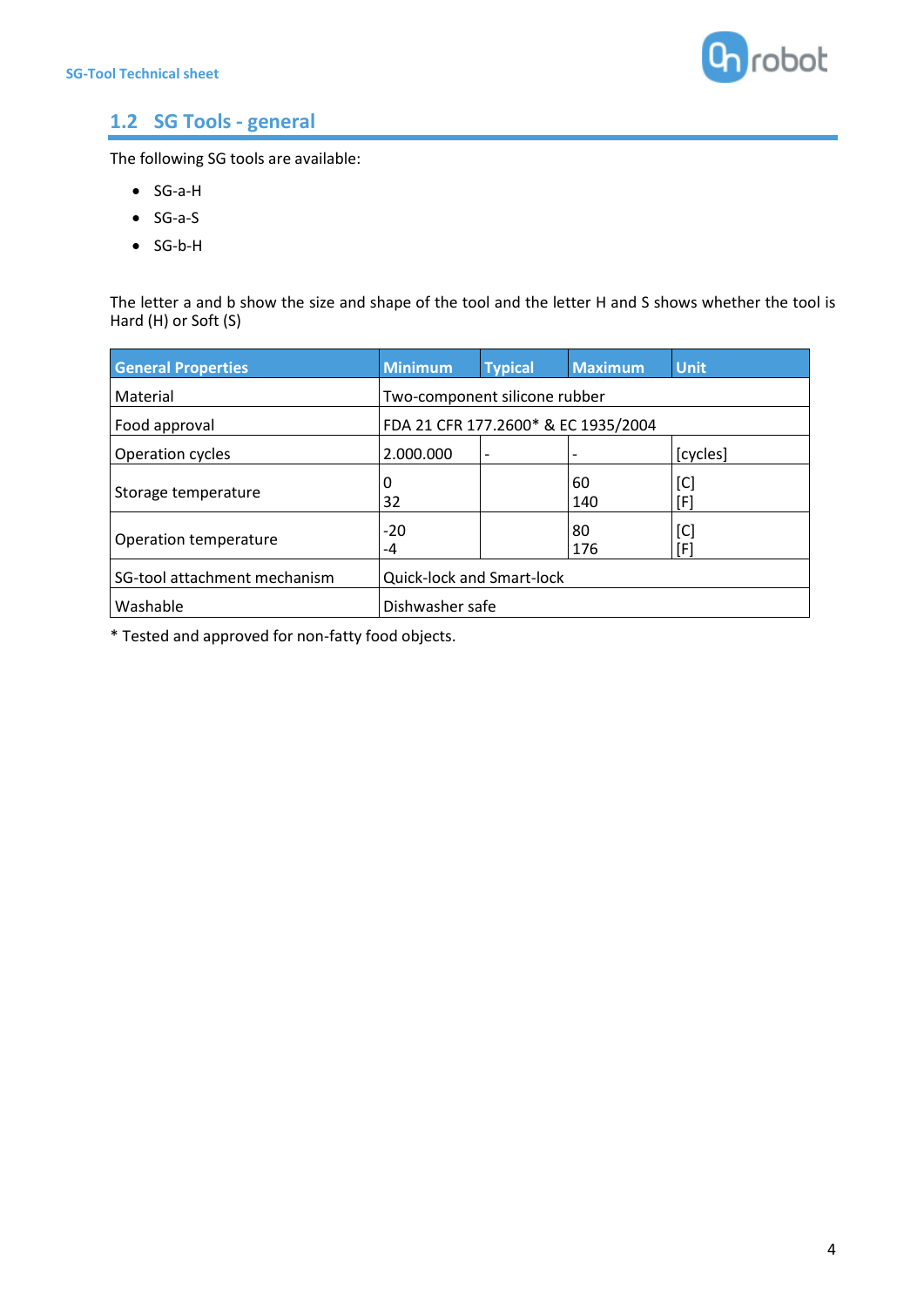

## **1.3 SG-a-S/H**

The S and the H variants are identical except the very end of the tool (C) that is Soft in case of the S variant.

| <b>Properties</b>                 | <b>Minimum</b>             | <b>Typical</b> | <b>Maximum</b>         | <b>Unit</b>    |
|-----------------------------------|----------------------------|----------------|------------------------|----------------|
| Max payload SG-a-H/SG-a-S         |                            |                | $2.2/1.5*$<br>4.85/3.3 | [kg]<br>[Ib]   |
| Gripping time                     | 0                          | -              | 32                     | [Grip/min]     |
| Work range<br>Grip dimensions (A) | 11<br>0.43                 |                | 75<br>2.95             | [mm]<br>[inch] |
| Work range<br>Grip depth (B)      | $\overline{\phantom{a}}$   | 38<br>1.496    |                        | [mm]<br>[inch] |
| Soft part (SG-a-S) (C)            |                            | 16<br>0.63     |                        | [mm]<br>[inch] |
| Dimensions (H $\times$ Ømax)      | 76 x 112<br>$3 \times 4.4$ |                |                        | [mm]<br>[inch] |
| Weight (smart-lock included)      | 0.168<br>0.37              |                |                        | [kg]<br>[lb]   |

\* Test object: 3D-printed ABS cylinder Ø65mm. Payload depends on shape, softness and friction of the product.

#### **Work Range**



**SG tool dimensions**



All dimensions are in mm and [inches].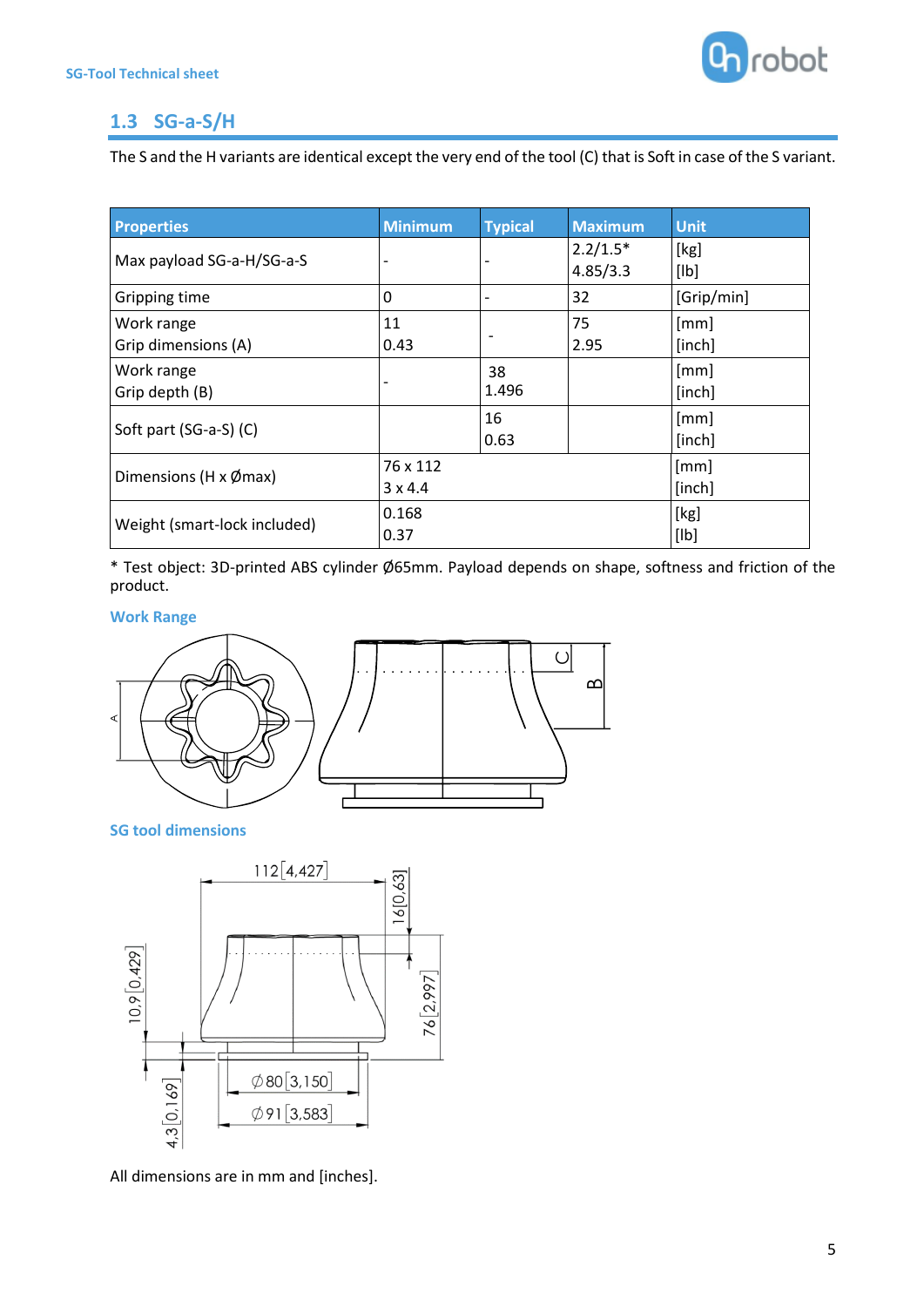

#### **SG-a-H Workpiece examples**

The table below shows a list of differently shaped workpieces picked with an SG-a-H tool, they all share the same grip width, roughness and fragility.

| <b>Workpiece</b>       | <b>Dimensions [DxH)</b> | <b>Payload</b>    |
|------------------------|-------------------------|-------------------|
| Cylinder               | 65mm x 30mm             | 2.2kg             |
| Hexagon                | 65mm x 30mm             | 1.8 <sub>kg</sub> |
| Equilateral triangle   | 65mm x 30mm             | 0.7kg             |
| Round                  | 65 <sub>mm</sub>        | 0.5kg             |
| Ellipse                | 65mm x 30mm             | 1.0 <sub>k</sub>  |
| Square                 | 65mm x 30mm             | N/A               |
| Cylinder / Round stick | 30mm x 65mm             | 1.6kg             |

Test object material: 3D-printed ABS

#### **Center of Gravity**

| <b>Coordinate system</b> | TCP [mm]                    | <b>Center of Gravity [mm]</b>        | Weight*             |
|--------------------------|-----------------------------|--------------------------------------|---------------------|
|                          | $X=0$<br>$Y=0$<br>$Z = 154$ | $cX = -12$<br>$cY = -5$<br>$cZ = 45$ | 0.932 kg<br>2.05 lb |

\*Including the SG base unit.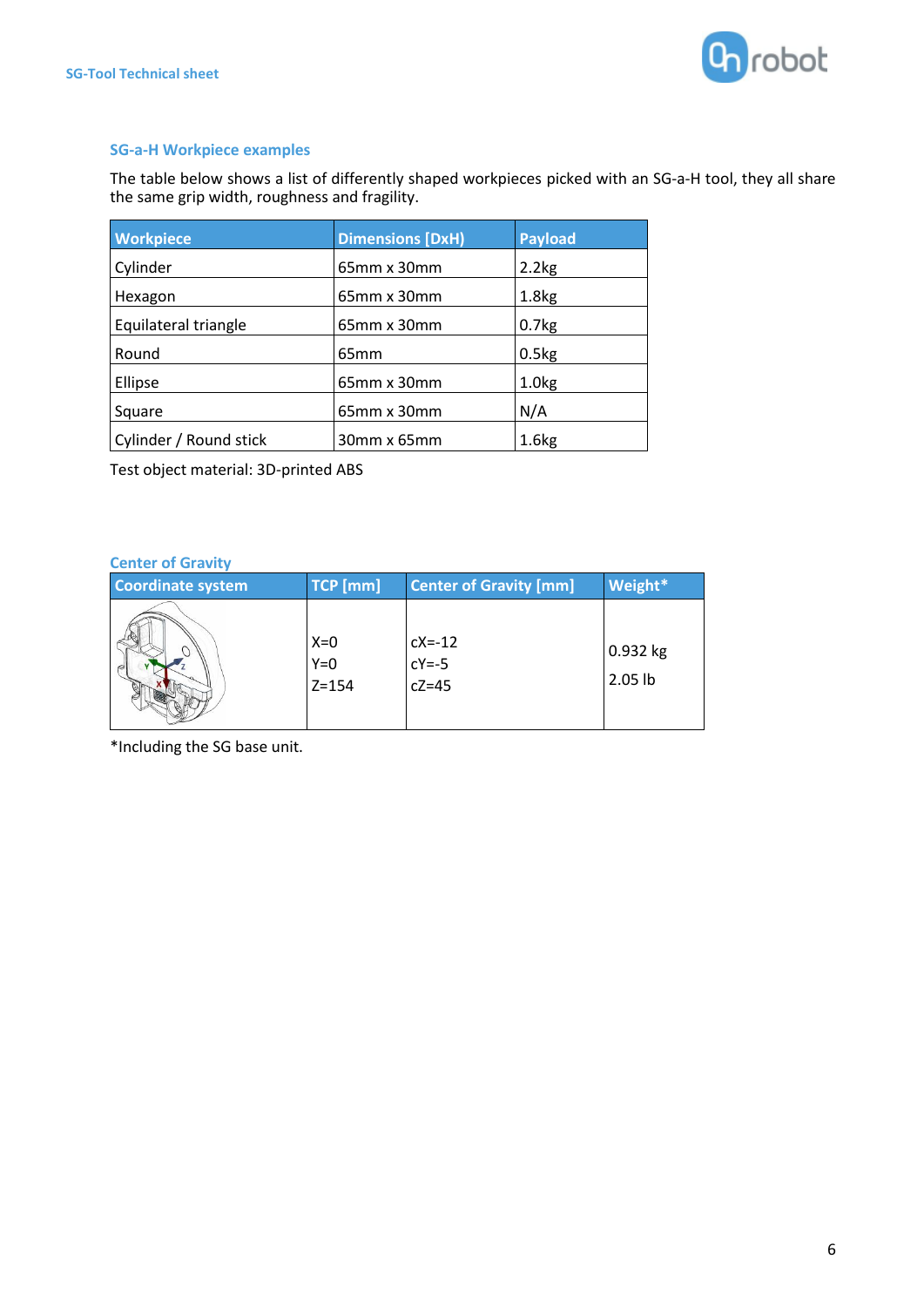

### **1.4 SG-b-H**

| <b>Properties</b>                 | <b>Minimum</b>               | <b>Typical</b> | <b>Maximum</b> | <b>Unit</b>    |
|-----------------------------------|------------------------------|----------------|----------------|----------------|
| Max payload*                      |                              |                | 1.1<br>2.42    | [kg]<br>[lb]   |
| Gripping time                     | 0                            |                | 32             | [Grip/min]     |
| Work range<br>Grip dimensions (A) | 24<br>0.94                   | 79<br>3.1      | 118<br>4.65    | [mm]<br>[inch] |
| Work range<br>Grip depth (B)      |                              | 40<br>1.57     |                | [mm]<br>[inch] |
| Dimensions (H $\times$ Ømax)      | 77x109<br>$3.03 \times 4.29$ |                |                | [mm]<br>[inch] |
| Weight (smart lock included)      | 0.172<br>0.379               |                |                | [kg]<br>[lb]   |

\*Test object: 3D-printed ABS cylinder Ø30mm (horizontal workpiece). Payload depends on shape, softness and friction of the product.

#### **Work range**



#### **SG tool dimensions**



All dimensions are in mm and [inches].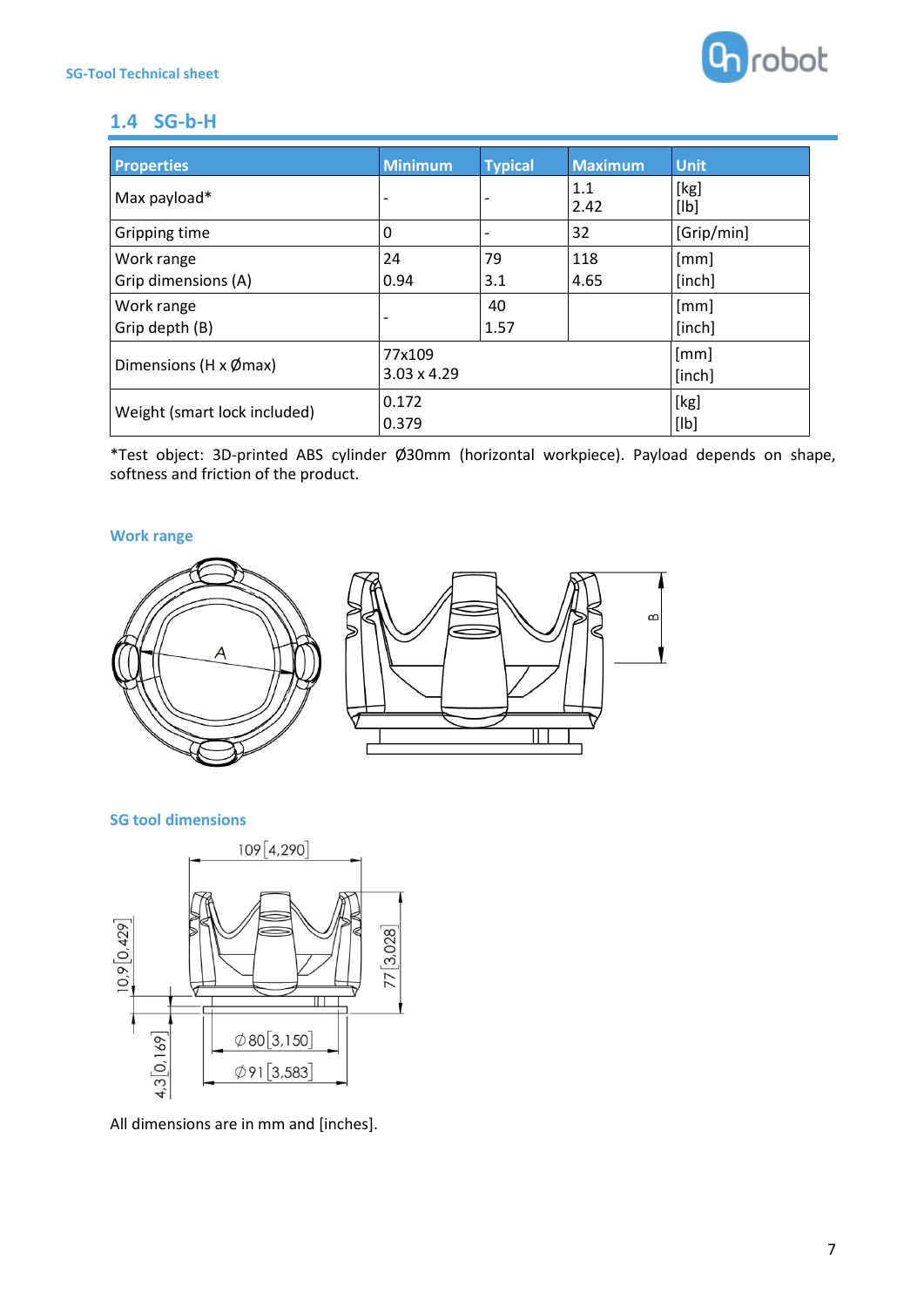

#### **Workpiece examples**

The table below shows a list of differently shaped workpieces picked with an SG-b-H, they all share the same grip width, roughness and fragility.

| <b>Workpiece</b>       | <b>Dimensions (DxH)</b> | <b>Payload</b>    |
|------------------------|-------------------------|-------------------|
| Cylinder               | 65mm x 30mm             | 0.6kg             |
| Hexagon                | $65$ mm x 30mm          | 0.5kg             |
| Equilateral triangle   | 65mm x 30mm             | N/A               |
| Round                  | 65 <sub>mm</sub>        | 1.0 <sub>kg</sub> |
| Ellipse                | 65mm x 30mm             | 0.3kg             |
| Square                 | 65mm x 30mm             | 0.5kg             |
| Cylinder / Round stick | 30mm x 65mm             | 1.1 <sub>kg</sub> |

Test object material: 3D-printed ABS

#### **Center of Gravity**

| <b>Coordinate system</b> | TCP [mm]                  | <b>Center of Gravity [mm]</b>        | Weight*             |
|--------------------------|---------------------------|--------------------------------------|---------------------|
|                          | $X=0$<br>$Y=0$<br>$Z=155$ | $cX = -12$<br>$cY = -5$<br>$cZ = 46$ | 0.937 kg<br>2.06 lb |

\*Including the SG base unit.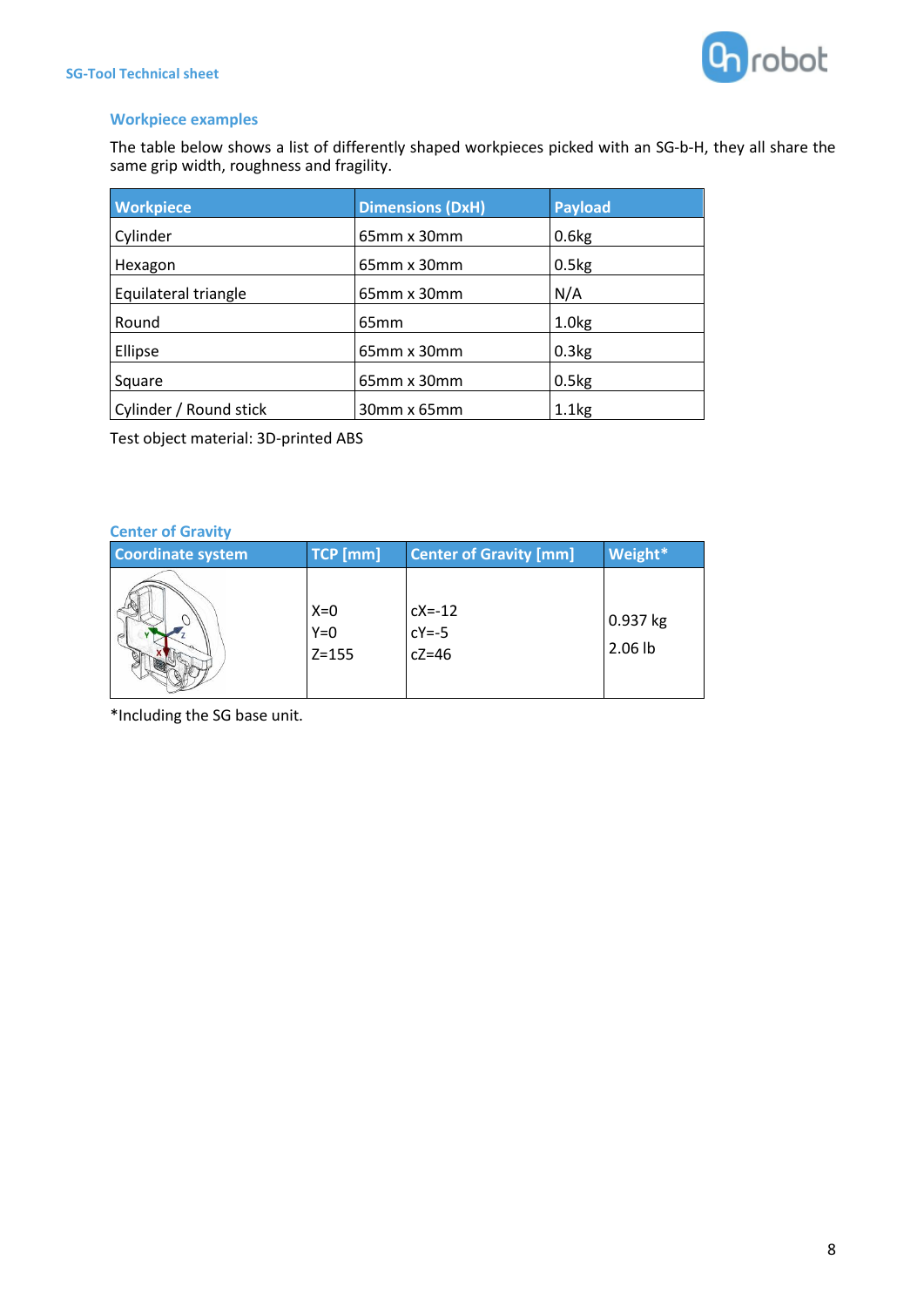

#### **1.4.1 How to handle a workpiece**

With the elastic silicone SG tools, the gripper can handle a wide range of workpieces, for a high number of applications. Different tool designs have some overlap in capability when handling the same workpiece, but the tools have different characteristics and do have individual effectiveness on a given workpiece.

#### **Soft silicone**

Some SG tool designs has a soft silicone part in the top of the gripper. These tools are better suited for handling fragile workpieces and/or workpieces with a high variance in size, compared to the hard silicone tools. This is due to the more "forgiving" nature of the soft part. The user may experience a reduced payload compared to the hard silicone tools.

To handle a workpiece properly, the user must know some parameters that are defined by the general conditions of the workpiece and its presentation in the application. This helps to define which tool to choose and the actual grip width on it.

A general overview of such parameters is listed below:

- Shape
- Dimension
- Weight
- Roughness
- Fragility
- Orientation of pick/placement

| <b>Example of</b><br>material | <b>Workpiece</b>         | <b>Dimension</b> | <b>Weight</b>   | <b>Roughness</b> | <b>Shape</b> | <b>Actual</b><br>gripping width |
|-------------------------------|--------------------------|------------------|-----------------|------------------|--------------|---------------------------------|
| Smooth wood<br>(Sanded)       | Round stick   27mm       |                  | 32 <sub>g</sub> | 5                | Cylinder     | 20mm                            |
| Polished metal                | Aluminum<br>cube         | 35x25mm          | 512g            | $\mathbf{1}$     | Square       | 15 <sub>mm</sub>                |
| Rough metal                   | Aluminum<br>cylinder     | 60 <sub>mm</sub> | 490g            | 8                | Cylinder     | 55 <sub>mm</sub>                |
|                               | <b>PET Bottle</b>        | 65 <sub>mm</sub> | 431g            | $\mathbf{1}$     | Cylinder     | 50 <sub>mm</sub>                |
| <b>Plastic</b>                | POM-C                    | 50 <sub>mm</sub> | 221g            | $\overline{c}$   | Cylinder     | 42 <sub>mm</sub>                |
|                               | POM-C                    | 50mm             | 1410g           | $\overline{2}$   | Cylinder     | 15 <sub>mm</sub>                |
| Glass                         | <b>Drinking</b><br>glass | 68mm             | 238g            | $\mathbf{1}$     | Cylinder     | 50mm                            |
|                               | Tomato                   | 54mm             | 92 <sub>g</sub> | $\overline{2}$   | Round        | 53mm                            |
| Organic<br>material           | Mushroom                 | 40 <sub>mm</sub> | 8g              | 10               | Round        | 39 <sub>mm</sub>                |
|                               | Grape                    | 20mm             | 7g              | 10               | Oval         | 16 <sub>mm</sub>                |
| Carbonfiber                   | Carbonfiber<br>cylinder  | 38mm             | 48 <sub>g</sub> | 7                | Cylinder     | 29mm                            |

For a better understanding of how to handle workpieces with different parameters, tests were conducted with a SG-a-H tool, see table below.

Notice objects with high weight needs higher force asserted upon them, therefor the small gripping width.